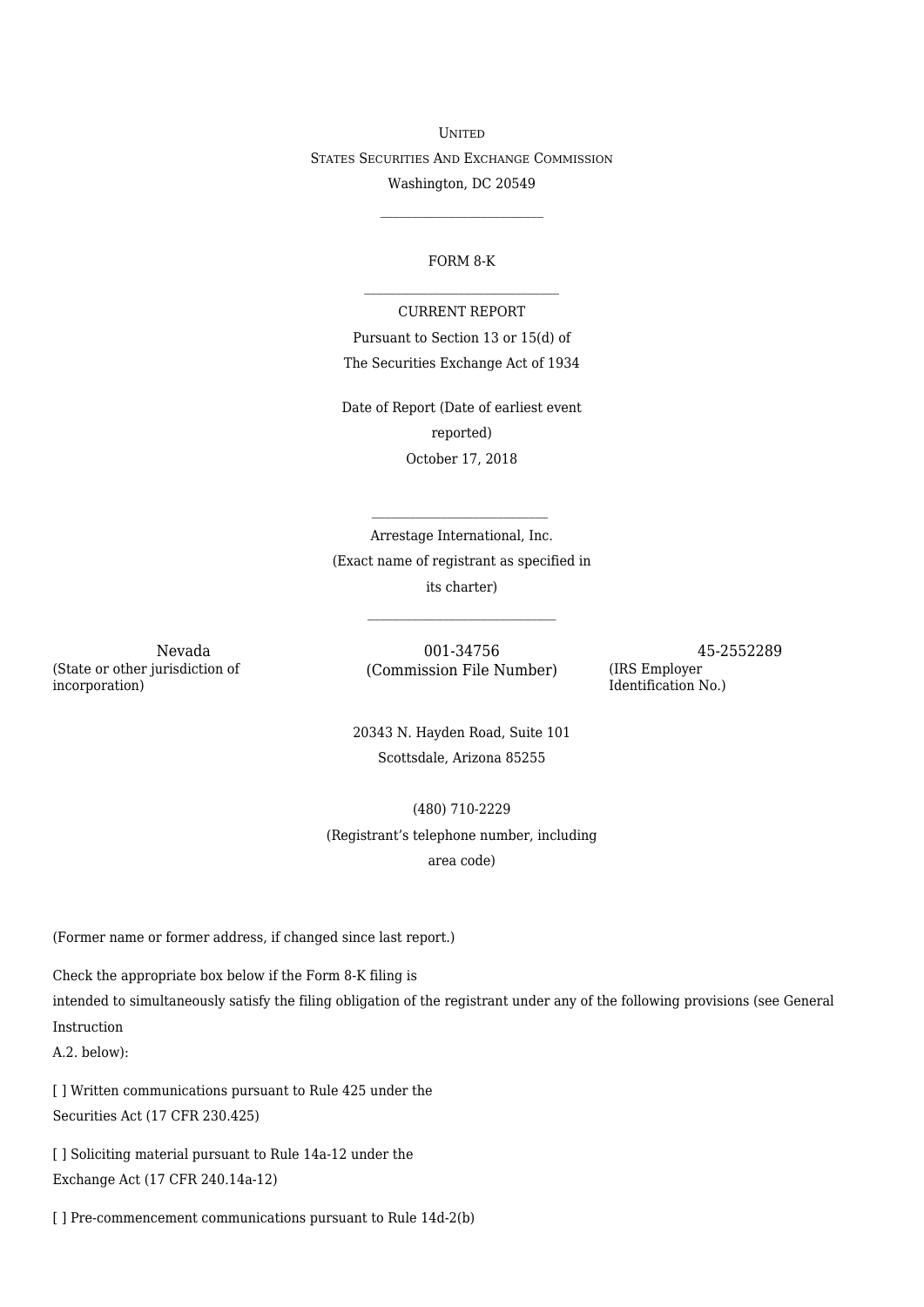## under the Exchange Act (17 CFR 240.14d-2(b))

[ ] Pre-commencement communications pursuant to Rule 13e-4(c) under the Exchange Act (17 CFR 240.13e-4(c))

Indicate by check mark whether the registrant is an emerging growth company as defined in Rule 405 of the Securities Act of 1933 (§230.405 of this chapter) or Rule 12b-2 of the Securities Exchange Act of 1934 (§240.12b-2 of this chapter).

Emerging growth company [X]

If an emerging growth company, indicate by check mark if the

registrant has elected not to use the extended transition period for complying with any new or revised financial accounting standards

provided pursuant to Section 13(a) of the Exchange Act. [ ]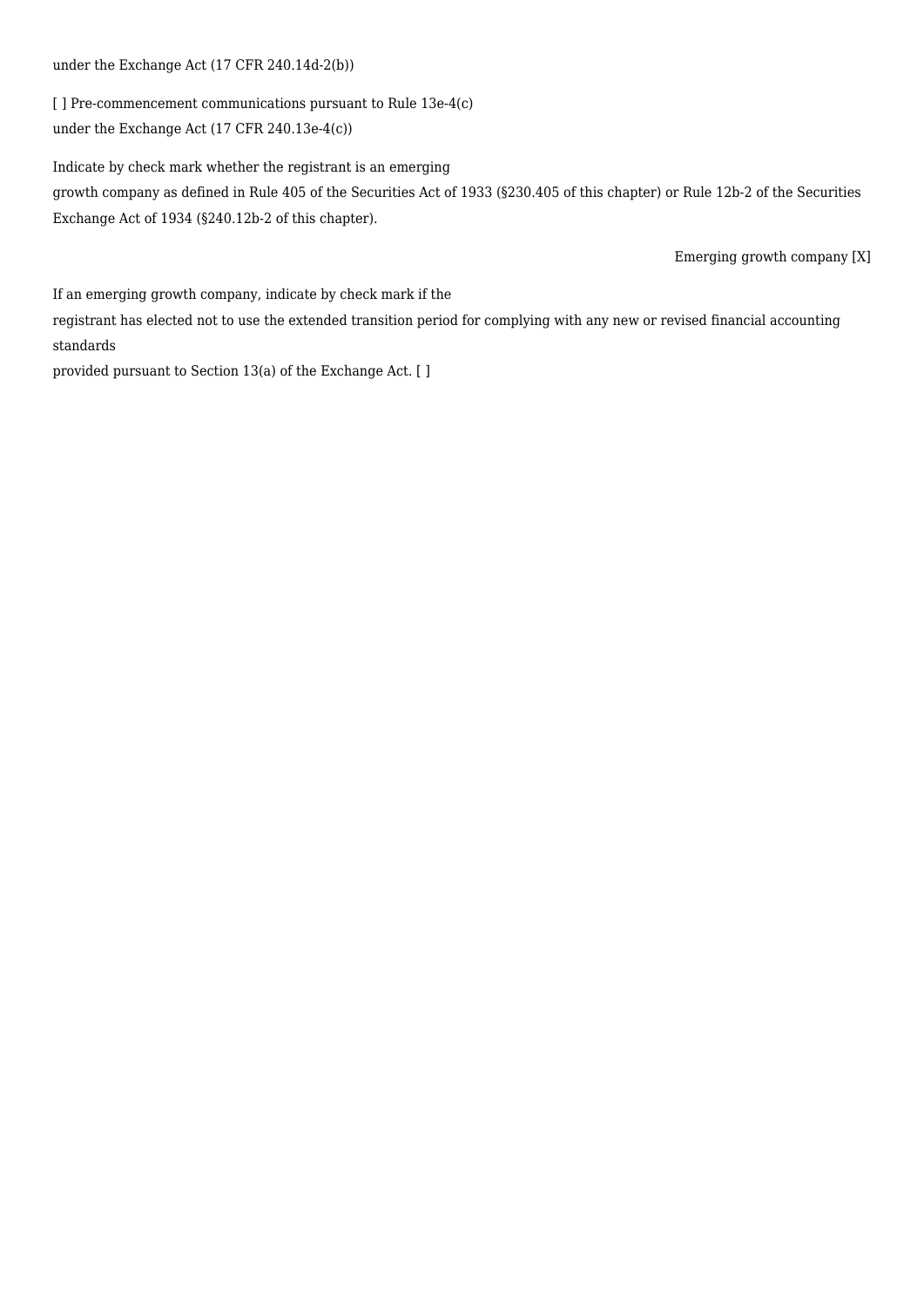Item 7.01 Regulation FD Disclosure.

On October 11, 2018, Arrestage International, Inc. (the " Company ") received

a Notice of Effectiveness from U.S Securities and Exchange Commission (the "SEC") signifying the acceptance of the Company's Form S-1 Registration Statement by the SEC. On October 17, 2018 the Company issued a press release announcing the

Notice of Effectiveness. A copy of the press release is furnished as Exhibit 99.1 hereto.

The information furnished in this Item 7.01 to this Form 8K, including Exhibit 99.1, shall not be deemed

"filed" for purposes of Section 18 of the Exchange Act orotherwise subject to the liabilities of that

section, or shall it be deemed incorporated into any other filing under the Securities Act of 1933 or the Securities Exchange Act

of 1934, except a expressly set forth by specific reference in such filing.

Item 9.01. Financial Statements and Exhibits.

Exhibit No. Description

99.1

[Press Release Issued by the Company on October 17, 2018](https://arrestageinternational.com/f8k101718ex99-1_arrestage.htm)